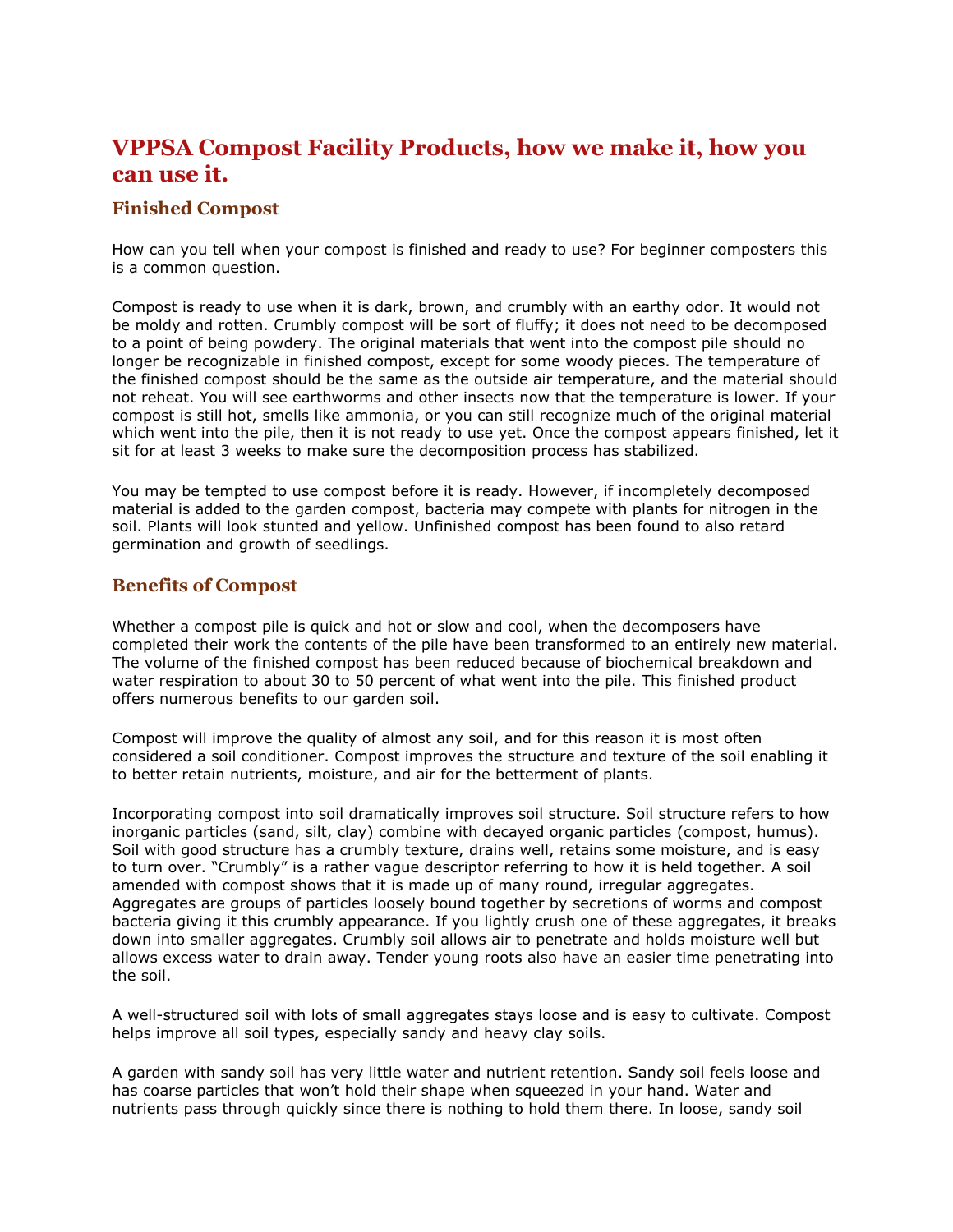compost helps to bind these particles together and increase the soil's ability to retain moisture and nutrients. In other words, there is now something to hold onto. Plant roots penetrate easily, finding moisture where there was none before.

Clay soils appear heavy and dense. The soil particles are small and tightly bound together. When wet, clay is sticky and easily holds together when squeezed in your hand. When compost is mixed with clay soils, it binds to the clay particles forming larger particles that now have larger air spaces between them. These spaces allow better surface water drainage and air penetration.

Compost also adds nutrients to your soil. Compost contains a variety of the basic nutrients that plants require for healthy growth. In addition to the main three; nitrogen, phosphorous, and potassium, of special importance are the micronutrients found in compost such as manganese, copper, iron, and zinc. Micronutrients are only needed in small doses, like vitamins in our diet, but they play an important role in the plant's ability to extract nutrients from other foods. In a commercial fertilizer, such as 10-10-10, micronutrients are often missing. Compost is basically a free nutrient boost for your plants.

Compost is made up of different ingredients, some of which rot more rapidly than others. As a result, nutrients are released over a long period of time. Call it a slow-release fertilizer. Actually, if everything decomposed at the same rate, compost would not be so valuable. The nutrient content of each batch of compost is impossible to predict because it depends on so many variables. What was the carbon:nitrogen ratio of the pile? Were any amendments added in the way of activators? We do know that the greater the variety of materials used in making compost, the greater the variety of nutrients in the finished product.

Adding compost to your soil breaks down over time and provides Nitrogen to your garden and landscape plants. Sufficiently aged compost releases organic nitrogen after soils warm in the spring. It has been shown that the breakdown of this organic material provides 25% of its Nitrogen the first year, 10% the second and third rear, and declines to 5% the fourth and fifth year.

Compost attracts earthworms and provides them with a healthy diet. The presence of earthworms, redworms, centipedes, sow bugs, and other soil critters shows that compost is a healthy living material. The presence of these decomposers means that there is still some organic material being slowly broken-down releasing nutrients as foods pass through their digestive tracts. They also represent a balanced soil ecology.

Research is showing us that soil treated with compost tends to produce plants with fewer pest problems. Compost helps to control diseases and insects that might otherwise overrun a more sterile soil lacking natural checks against their spread. Leaf based compost is showing promise suppressing nematodes. Compost application to turf has suppressed many fungal diseases.

Soil pH also benefits with the addition of compost. This is a measure of soil acidity or alkalinity. Finished compost has a neutral pH. For the majority of ornamental plants, nutrients are available to them at a pH range of 5.5 to 7.5. When mixed into the soil, compost helps keep the pH at optimum levels for nutrient availability. Organic matter also has a high capacity to fix soil toxins. According to Dr. Selman Waksman in his book *Humus: Origin, Chemical Composition, and Importance in Nature,* high salt concentrations are less injurious, and high aluminum solubility and its specific injurious action are markedly decreased.

#### **How we make our Compost:**

We take the leaves and grass and process them through a tub grinder for size reduction and blending. Once we blend the correct mixture together, we place it into windrows. That is when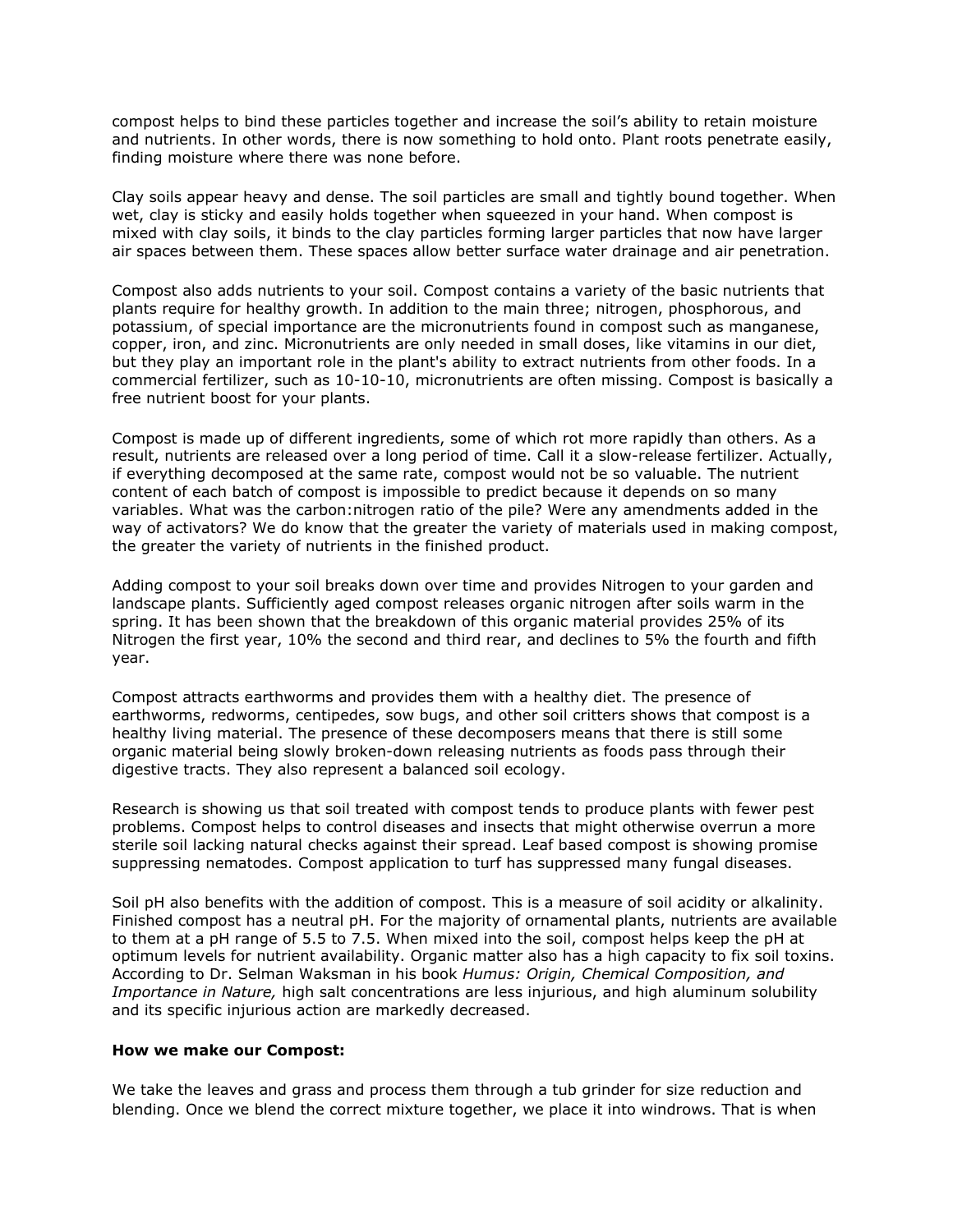the decomposition process begins, the material will stay in that row for at least 6 months. During this time, staff will record the temperature at multiple places to ensure a proper climate for maximum decomposition. We use a machine that straddles the rows, called a windrow turner, to perform aeration, size reduction and to adjust the temperature of the rows. Once we are satisfied that the row has completed the decomposition, we screen it through a trommel screen to remove any material larger than  $\frac{1}{2}$ ". The material is ready for sale after screening.

Compost has many uses; it can be used as a soil amendment by incorporating it into your soil or as a top dressing; it can be used in gardens as a soil additive; it can be used when creating new or updating your landscaping. Adding compost to the hole where you place new plantings will aid in the root growth and provide nutrients for their new surroundings. Compost is a recommended addition when potting plants. Compost is great way to kick start new or existing lawns, after plugging distribute the desired type of seed and top dress with  $\frac{1}{2}$ " of compost. If you have a project or a troubled area, speak with our staff about how compost could help.

#### **Mulch**

In nature we see plants and trees drop leaves that accumulate at their bases. Every year, a new layer is added while the old layers start to decompose. This is leaf mold, and it is a form of compost. What nature is doing is providing a protective layer over the roots of plants. This layer of vegetative material protects the bare soil during the summer months by reducing soil temperature, suppressing weed growth and reducing soil moisture loss. Our compost can do the same thing in our gardens and landscapes.

To prepare any area for mulching, first clear away grass or weeds that might grow up through the mulch. Make sure to remove the roots of tough perennial weeds such as ground ivy. When using compost as a mulch in flower beds, vegetable gardens, landscape beds, or lawns, screen the finished compost. A simple screen can be made using ½-inch mesh hardware cloth and attaching it to a wooden frame. Place the screen over a wheel barrow or other container and sift the compost into it. The large pieces left behind can go into your next compost pile as an activator, introducing the necessary microorganisms. Cover the garden or bed area with screened compost to a depth of one to two inches. If you apply compost on a lawn, be sure it is finely ground or sifted. You have less of a chance of smothering the lawn. You may want to use ¼-inch mesh hardware cloth. One way to incorporate the compost is to aerate the sod, then apply a  $1/8$ -inch to  $\frac{1}{4}$ -inch covering of fine compost. Use a rake to distribute the compost into the crevices. When mulching around trees and shrubs, screening may not be necessary. This is really a matter of aesthetic desire on your part.

#### **How we make our Mulch:**

We accept brush, limbs and tree trunks up to 10' in length and 24" in diameter. We run the material through a tub grinder for volume reduction. The brush, limbs and tree trunks are reduced by two thirds and the material, also known as once ground mulch, is then placed into long rows to cure for three months. During the curing process, the mulch will reach temperatures of up to 180 degrees. This three-month period with temperatures of up to 180 degrees will allow the mulch to cook off any weed seed and larva that survived the grinding process.

Once the mulch has cured, it is ready for the next process, where we will process it for sale. To make our Fines and Regrinds, we run the once ground mulch through the tub grinder again, then place the material through a trommel screen that separates the material into two sizes. The smaller of the particle sizes flow through the  $\frac{1}{2}$ " screen and become our Mulch Fines. The larger particle sizes become our Regrinds or Reground Mulch as they have now been ground twice. The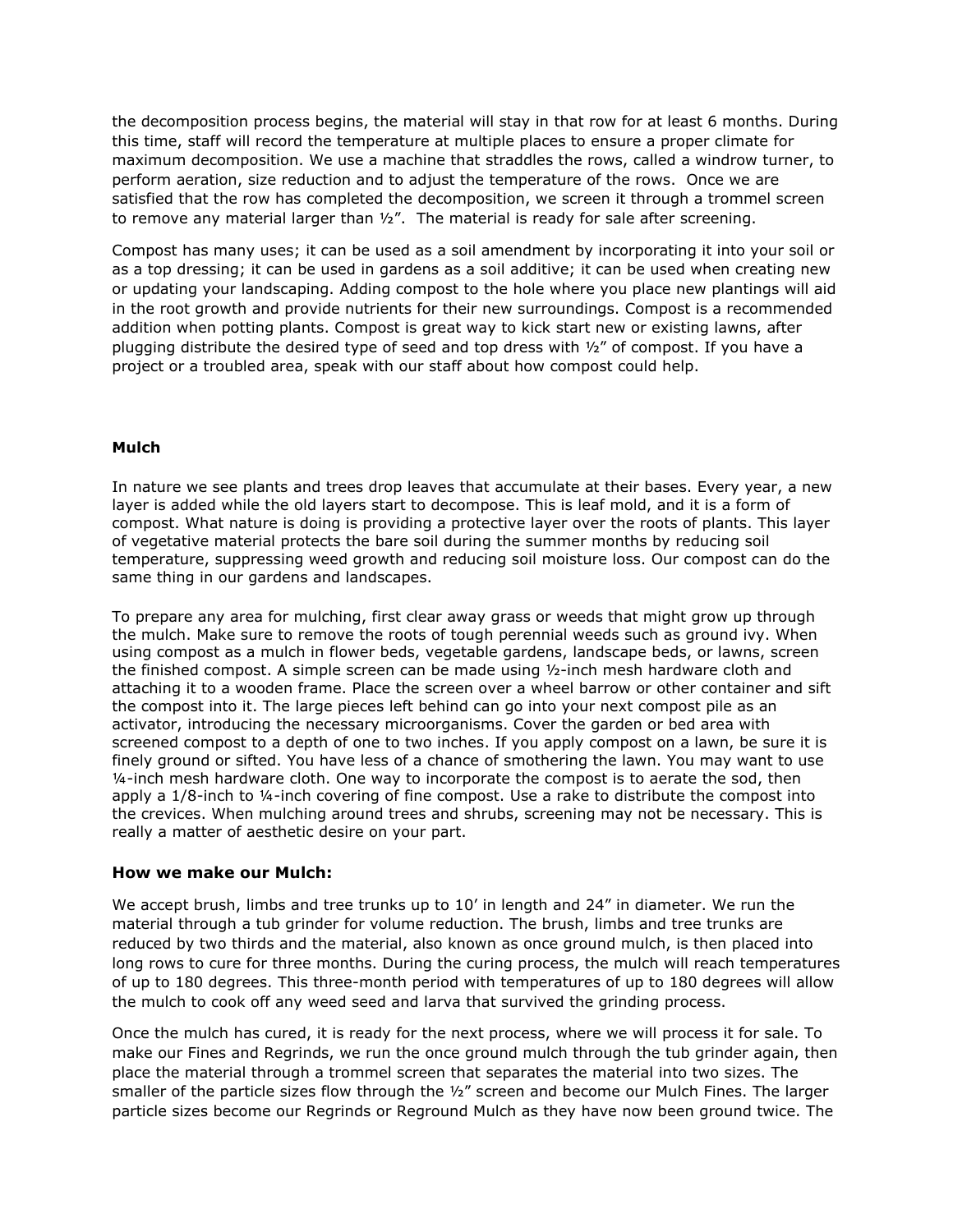materials are placed in another large pile to cure for an additional period of time to ensure that it is ready for sale to the public.

Mulch is used to: maintain moisture; when placed at the right depth it will aid with weed control; it keeps the roots of plants and small trees insulated when the weather turns cold; it is used for erosion control; and used for beautification.

# **Colored Mulch:**

To prepare the mulch for coloring, we screen the once ground mulch to remove any of the smaller particles. We then run the screened mulch through the tub grinder to reduce the size and color the material. Coloring is done as the mulch mixes with the colorant during the regrinding process. The process sounds easy, finding the right mixture of water and colorant and allowing the material to absorb the color to minimize fading is key.

#### **Blended Compost:**

We have added the benefits of Compost and combined that with our Mulch Fines. We believe that this Compost Blend will provide you the much-needed nutrients of our compost and the slower decomposition of our mulch fines. This product will provide the roots aeration or room to grow, while feeding them. Over time as the mulch fines continue to decompose it will continue to feed those roots.

# **Soil Amendment**

We have already talked about how compost helps soil, especially sandy and clay soils. When starting a new garden soil amending is recommended before you plant. It is so much easier to add compost now than it is after the garden is planted. Cover the garden area with 3 to 4 inches of compost and till it into the upper six inches of the soil. If your garden is already established and you want to incorporate compost deeply into the soil, your options are limited.

With perennials, every time you add a new plant to the garden or divide an existing one, add compost. With annuals, you can add compost every spring. Loosen up the entire area where annuals will be planted and work in compost. Around trees and shrubs add at planting time, mixing no more than 25 percent of soil volume. Some references say not to use any at all for fear that the roots will remain in the planting hole area and not grow out into the surrounding soil. Keeping the compost level at one-quarter of the total soil volume will not lead to this problem. If you're concerned, use the compost as a mulch only.

Around existing trees, it may be difficult to incorporate into the upper six inches of the soil. You can add compost by injecting nutrients the way professional arborists do. Drill 1-to 2-inch diameter holes 12 inches deep in the soil throughout the tree canopy and beyond at 18-inch spacing. Fill the bottom of each hole with recommended rates of dry fertilizer and then top off the holes with compost. For shrubs, the holes only need to be drilled 8 to 10 inches deep. This treatment should supply nutrients for two to three years.

#### **Using Compost in Potting Mixes**

You can also blend fine-textured compost in potting mixtures. However, make sure the compost does not make up more than one quarter to one half of the potting mixture's volume. Plants growing in containers are entirely reliant on the water and nutrients provided in the potting mix. Compost is excellent for container growing mixes, because it stores moisture effectively and